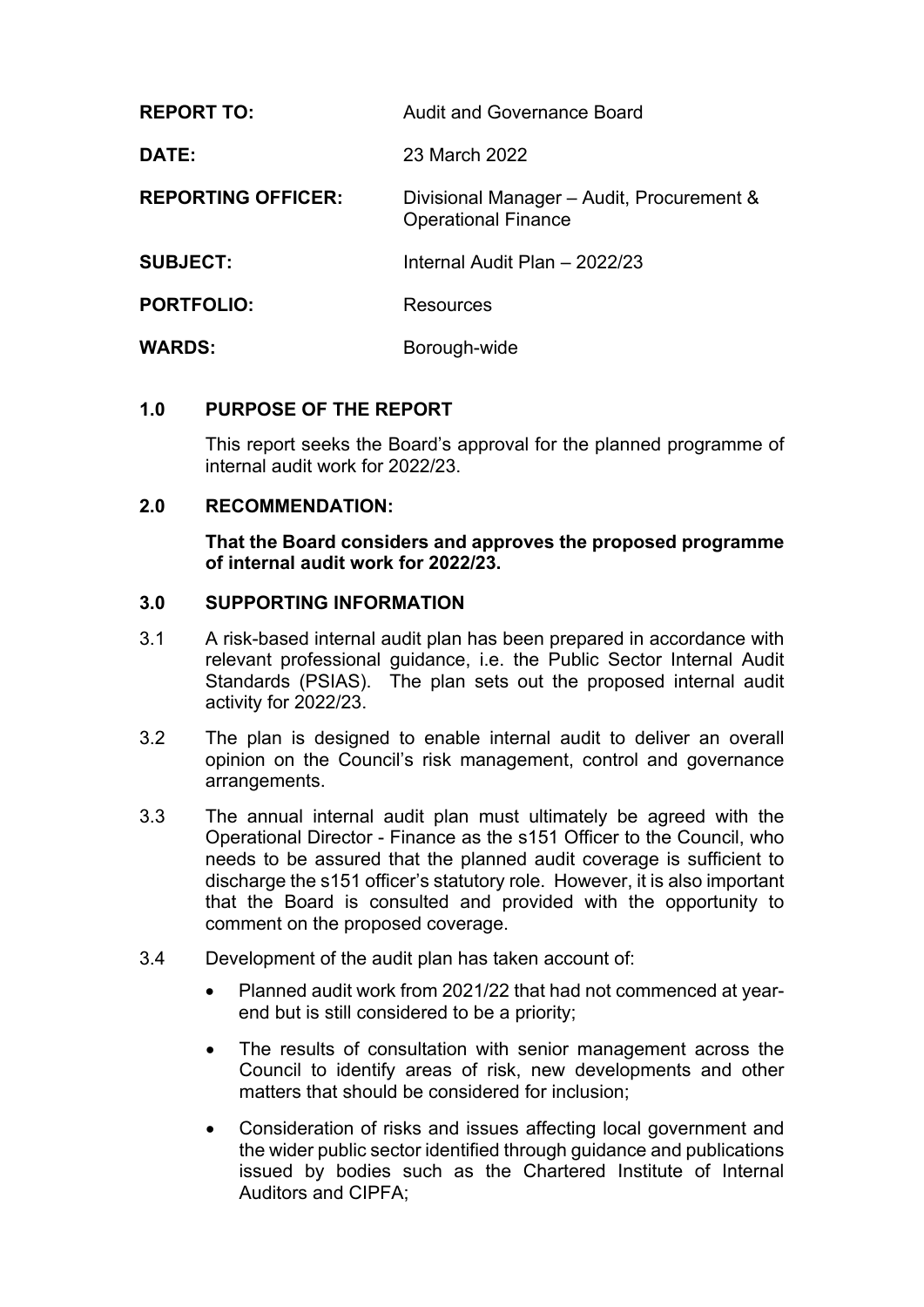- The internal audit team's cumulative knowledge and experience of the Council and the results of previous audit work;
- The Council's organisational objectives and priorities;
- The need to provide assurance over the Council's critical business systems;
- Issues reported in key documents such as:
	- The Corporate Risk Register
	- The Annual Governance Statement
	- Medium Term Financial Strategy
	- External inspections
- 3.5 In developing the audit plan, and the scope for individual audit assignments, consideration is given to the Council's existing assurance framework. This helps to ensure that internal audit can direct its resources on areas of highest risk or where there are gaps or weaknesses in other assurance arrangements.
- 3.6 The draft audit plan for 2022/23 is attached as an appendix. It provides for planned audit work totalling 1,025 days, which is broadly comparable to 2021/22. This is based on a forecast staffing establishment of approximately 6.0 FTE staff.
- 3.7 Inevitably the risks that the Council faces will continue to evolve over time. In this regard it is important that the audit plan remains flexible, so as to be responsive to the changing risk landscape. It is therefore probable that some changes to the plan will be needed as the year progresses.
- 3.8 For the past two years the pandemic has had a significant impact on the work of internal audit and is possible that it will continue to do so, at least in the short term. As such, a general provision has been made in the audit plan for continuing work in relation to the pandemic.
- 3.9 Performance against the audit plan will be kept under review throughout the year and regular progress reports will be provided to the Audit and Governance Board. Any significant matters that jeopardise the delivery of the plan, or require changes to the plan will also be identified, addressed and reported to the Board.
- 3.10 Internal Audit will also continue to liaise with the Council's external auditor, Grant Thornton, to minimise duplication and to ensure efficient and effective deployment of the overall audit resource.

## **4.0 POLICY IMPLICATIONS**

Delivery of the audit plan will provide assurance that the policies and procedures established by the Council are implemented and remain appropriate.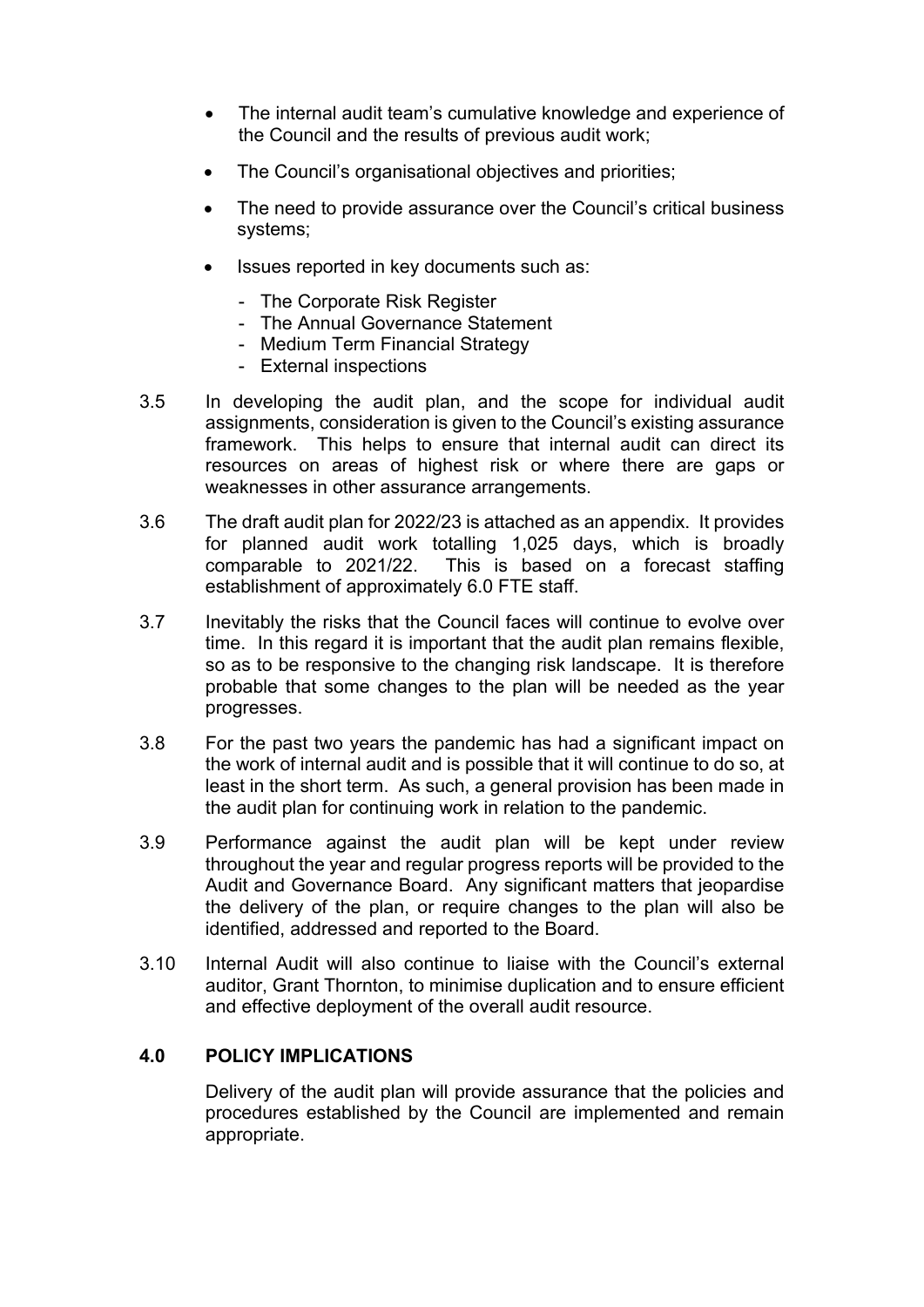# **5.0 OTHER IMPLICATIONS**

- 5.1 The Council is required to comply with the requirements of the Accounts and Audit Regulations 2015, regarding its "arrangements to undertake an adequate and effective internal audit of its accounting records and of its system of internal control in accordance with the proper practices in relation to internal control".
- 5.2 Internal audit work supports the Operational Director Finance in discharging his statutory responsibilities as Section 151 Officer in terms of ensuring the proper administration of the Council's financial affairs.
- 5.3 Internal audit work provides one of the key sources of assurance to the Chief Executive and Leader of the Council who are jointly required to sign the Annual Governance Statement (AGS). The purpose of the AGS is to declare the extent to which the Council complies with the principles of good governance.
- 5.4 There are no additional resource implications arising from this report.

## **6.0 IMPLICATIONS FOR THE COUNCIL'S PRIORITIES**

- 6.1 Internal audit work supports the delivery of all the Council's priorities by promoting probity, integrity, accountability, efficiency and effective management of public funds.
- 6.2 The audit plan has been designed to provide assurance over the adequacy of the arrangements established to mitigate risks that may threaten the delivery of the Council's priorities.

## **7.0 RISK ANALYSIS**

- 7.1 Internal audit work forms a key element of the Council's overall system of internal control. An effective internal audit service also helps to promote and implement best practice and process improvements in the management of risks.
- 7.2 The Public Sector Internal Audit Standards require the Head of Internal Audit to review and adjust the plan, as necessary, in response to changes in the organisation's business, risks, operations, programs, systems and controls.
- 7.3 Changes to planned work may therefore become necessary during the year. Minor changes will be agreed with the Operational Director – Finance. Any significant matters that jeopardise completion of the plan or require substantial changes to it will be reported to the Board.

## **8.0 EQUALITY AND DIVERSITY ISSUES**

None identified